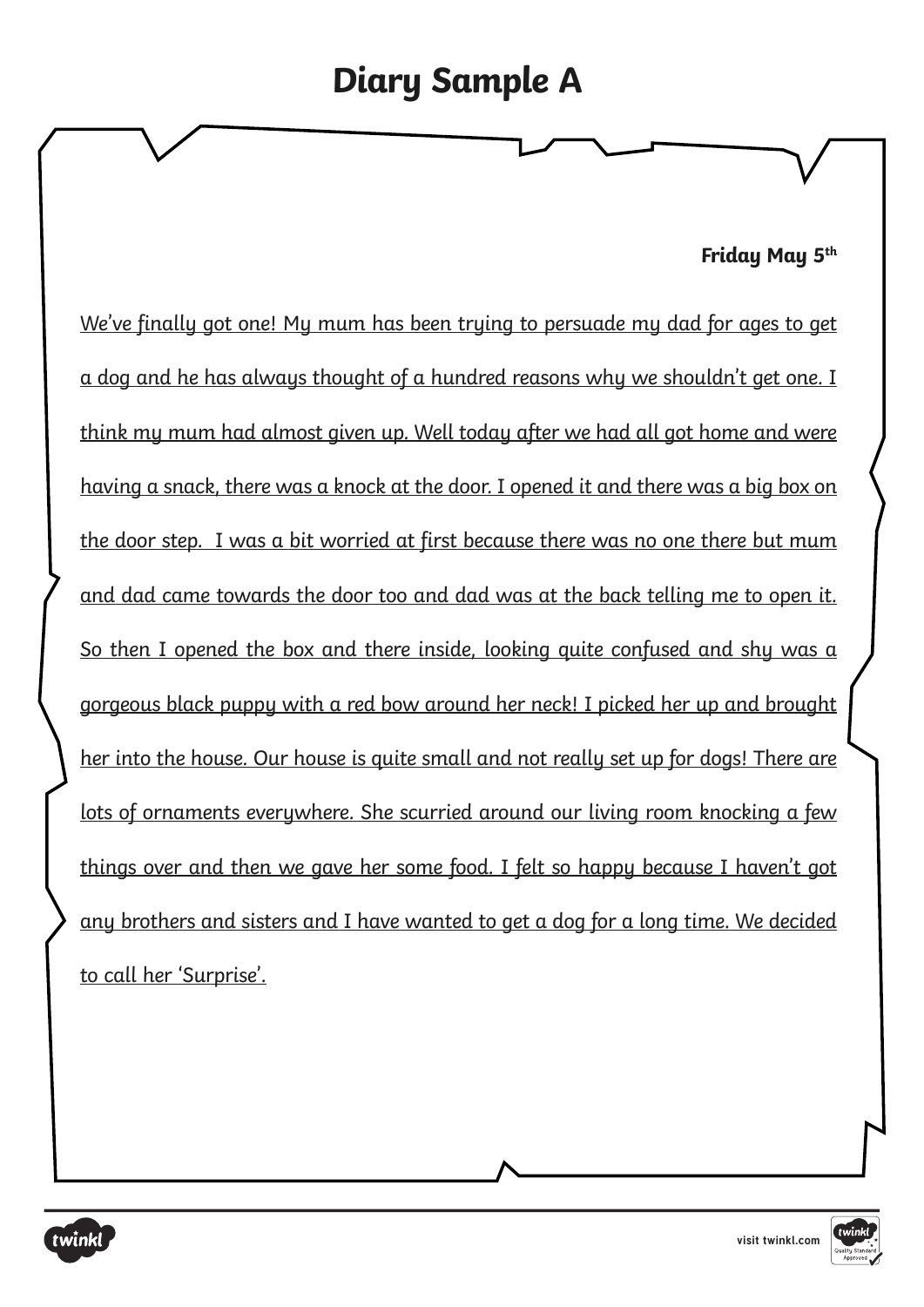## **Diary Sample B**

### **Tuesday October 1st**

Well that was one of the best days ever! Today I went to an amazing waterpark on a school trip and we stayed in the swimming pools for almost the entire day! I was really excited about the trip yesterday and when we arrived I wasn't disappointed – the park was massive with slides and flumes everywhere you looked. The best bit was a kind of structure that you could climb up and walk around – there were buckets and water guns you could use to try and soak people who were underneath you.

After we had got changed and when we first got in to the pool, my friend and I headed straight for the biggest flume ride called the 'Master Blaster'. I was a little nervous about going on it because I hadn't been on anything like that before but I felt glad to be on the same rubber ring as my friend. The ride was amazingly fast and at one point, there was no light so that as you went round and round, you felt like you were travelling to the centre of the Earth. We loved it so much we kept going back to the top until we had ridden on it five times in a row.

Next we wanted to try another flume ride – one that you had to ride on your own by sitting in a yellow ring. By the time we did this I was feeling confident about the flumes but as I sat at the top I didn't feel properly balanced in the ring. Before I knew it I was shooting down the slide and slipping off the ring at the same time. Then, as the slide turned a sharp corner, the ring slipped out from under me and I bashed my head on the side of the tube! I managed to grab the ring but I couldn't get on it again and after a couple of dodgy corners I was just glad to see the daylight of the plunge pool at the bottom. The lifeguard had seen the incident on his monitor so he got me some ice for my head and I sat there for a while watching the others come down. It put me off going on the flumes for a while, but after about 5 minutes I was ready to go again!

I can't wait to go back, but I must remember two key things that happen if you DO stay in a swimming pool all day – 1. Your hands will be wrinkled like a very old person's 2. You will be very tired. I am!